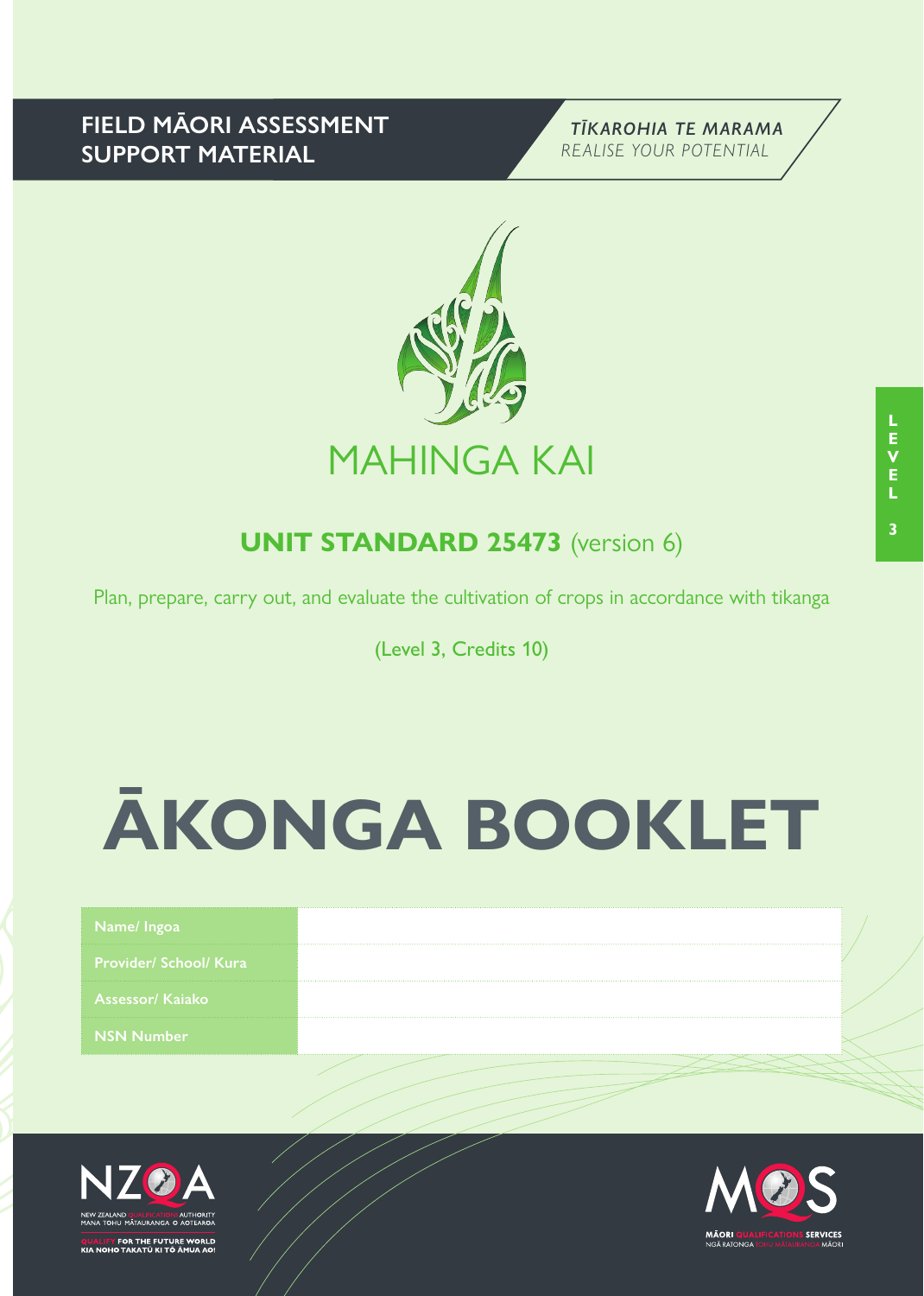

#### Tēnā koe

This is your assessment booklet for Whakamahi Whenua unit standard 25473: Plan, prepare, carry out, and evaluate the cultivation of crops in accordance with tikanga

## **Assessment criteria**

#### **Paetae/Achieved**

There are FOUR assessment tasks for this standard that you must correctly complete to be awarded the credits.

#### **Instructions**

For this unit standard, you will:

- Develop a cultivation plan.
- Prepare the cultivation bed.
- Carry out the cultivation of a crops and the maintenance of the propagation bed and the crop.
- Write an evaluation report on the production of the crop.

If you have completed unit standard 25469 you and your whānau, hapū or hapori may choose a crop from your instruction manual.

# **Referencing**

Please remember to reference where you get your information from for this task. You may talk to your kaiako/assessor about how to reference and/or use the examples below.

#### **EXAMPLES OF REFERENCING STYLES**

#### 1 **Book**

King, M. (2000). *Wrestling with the angel: A life of Janet Frame*. Auckland, New Zealand: Viking.

#### 2 **Course handout/Lecture notes (electronic version)**

Archard, S., Merry, R., & Nicholson, C. (2011). Karakia and waiata [PowerPoint slides]. Retrieved from TEPS757-11B (NET): Communities of Learners website: http://elearn.waikato.ac.nz/mod/resource/view.php?id=174650.

#### 3 **Film**

Māori Television (Producer). (2016). Iwi Anthems, Series 2 Episode 5 [video file]. Retrieved from: http://www. maoritelevision.com/tv/shows/iwi-anthems/S02E005/iwi-anthems-series-2-episode-5.

#### 4 **Magazine/Newspaper article – popular/trade/general interest**

Fox, D. (2015, 15 September). Viewpoint: Not one more acre. *Mana*. Retrieved from: http://www.mana.co.nz/ heritage/viewpoint.html.

#### 5 **Personal Communication (letters, telephone conversations, emails, personal interviews, private social networking) – no reference list entry required (not recoverable); however, for quoting or citing in text**

J. Jackson, personal communication, March 12, 2011.

**L E**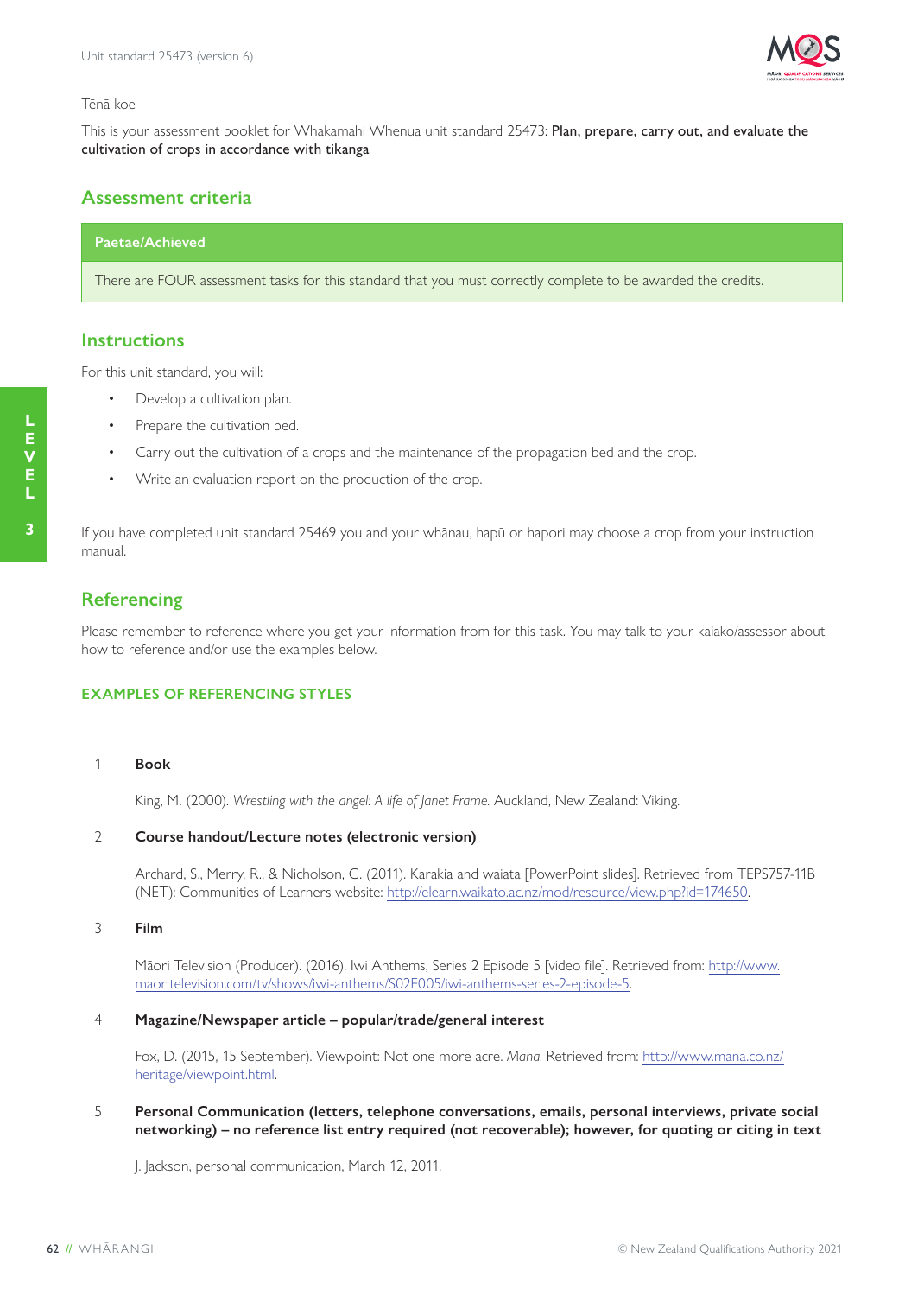

#### 6 **Webpage**

New Zealand Trade and Enterprise. (n.d.). Agribusiness. Retrieved from https://www.nzte.govt.nz/en/export/marketresearch/agribusiness/.

# **Conditions**

- All activities must be correctly completed before credits are awarded.
- You and your pouako/assessor will discuss your choice of presentation method and resources (e.g. computer, cameras etc).
- Activities must be completed in class time only however the gathering of information may take place whenever the opportunity arises.
- Your pouako/assessor will discuss with you the processes for reassessment.
- Your pouako may arrange access to internet or libraries, to marae, art galleries, and museums.
- You may work in pairs or groups however you will be assessed individually.

## **Resources**

• Pouako handouts, camera for photographs, folders etc to keep information in.

# **Authenticity**

As per NZQA requirements, all work submitted for assessment must be produced by you.

You may work with and learn from others to gather information from a variety of sources. However, your kaiako/assessor must be clear that the work to be assessed has been processed and produced by you.

To help manage authenticity of your work, you will need to use your own words (and provide references).

If you have any pātai, or are unsure about anything, talk to your kaiako/assessor.

For further information, please refer to the following link:

https://www.nzqa.govt.nz/providers-partners/assessment-and-moderation-of-standards/assessment-of-standards/genericresources/authenticity/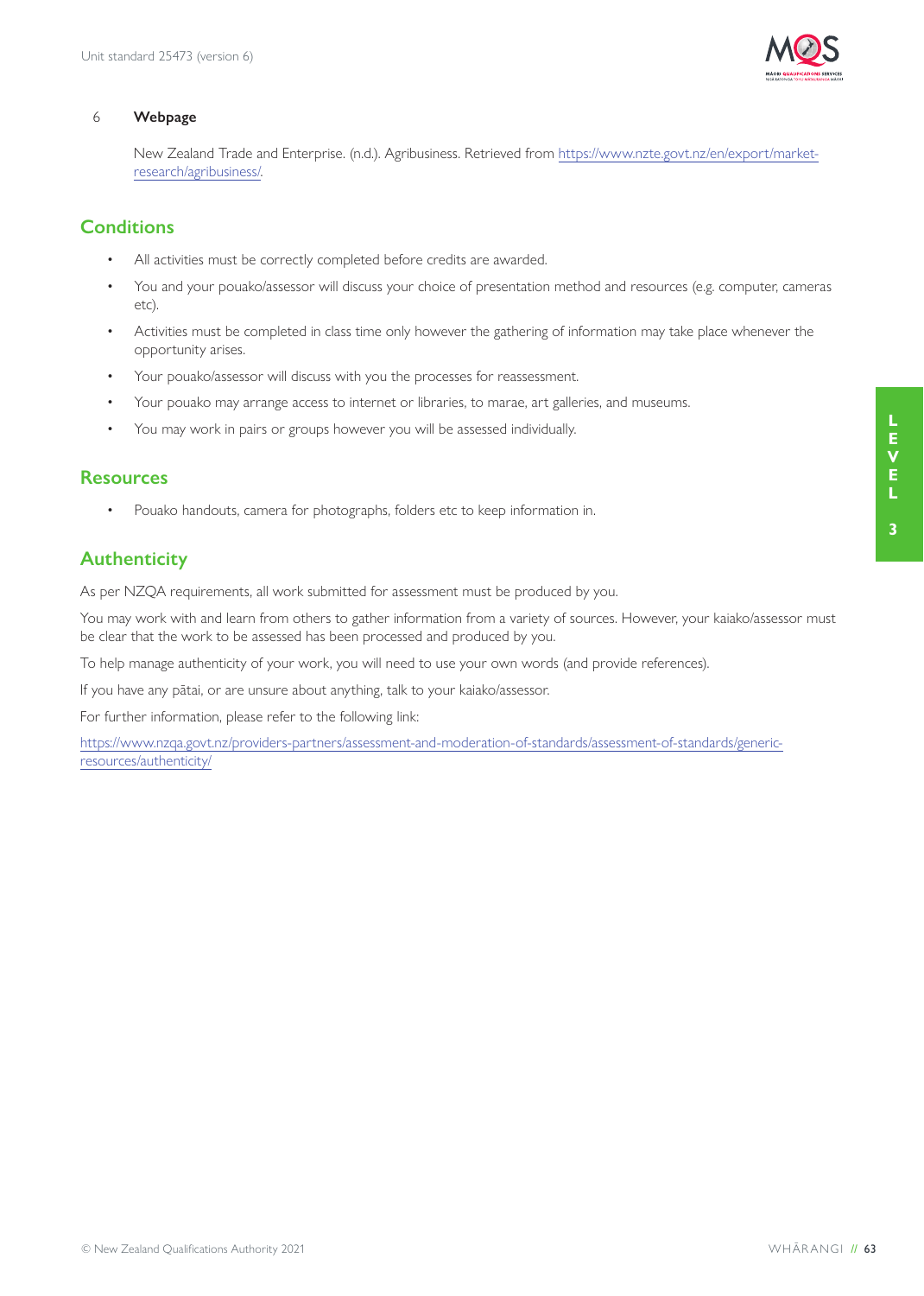

#### **ĀKONGA ASSESSMENT & TASK SHEETS**



**Outcome 1 Plan the cultivation of crops in accordance with tikanga and crop requirements.**

# **Assessment Task 1**

### **Cultivation Plan**

In consultation with your whānau, hapū or hapori:

- 1. Select at least TWO crops for cultivation
- 2. Develop a cultivation plan in accordance with crops requirements and local tikanga

Write at least TWO objectives for the cultivation plan.

Objectives may include but is not limited to:

- soil management
- land cultivation
- crop production
- resources
- future prospects.

Draw a site plan and plan the site for cultivation.

- environment
- local knowledge
- soil variances.

Analyse the maramataka and the observations of Matariki and plan the times, and seasons cultivation takes place.

Investigate techniques in terms of planning the cultivation of crops.

Plan must include at least TWO techniques that includes but is not limited to:

- mounding
- broadcasting
- transplanting
- manual planting
- mechanical planting
- contour
- aspect.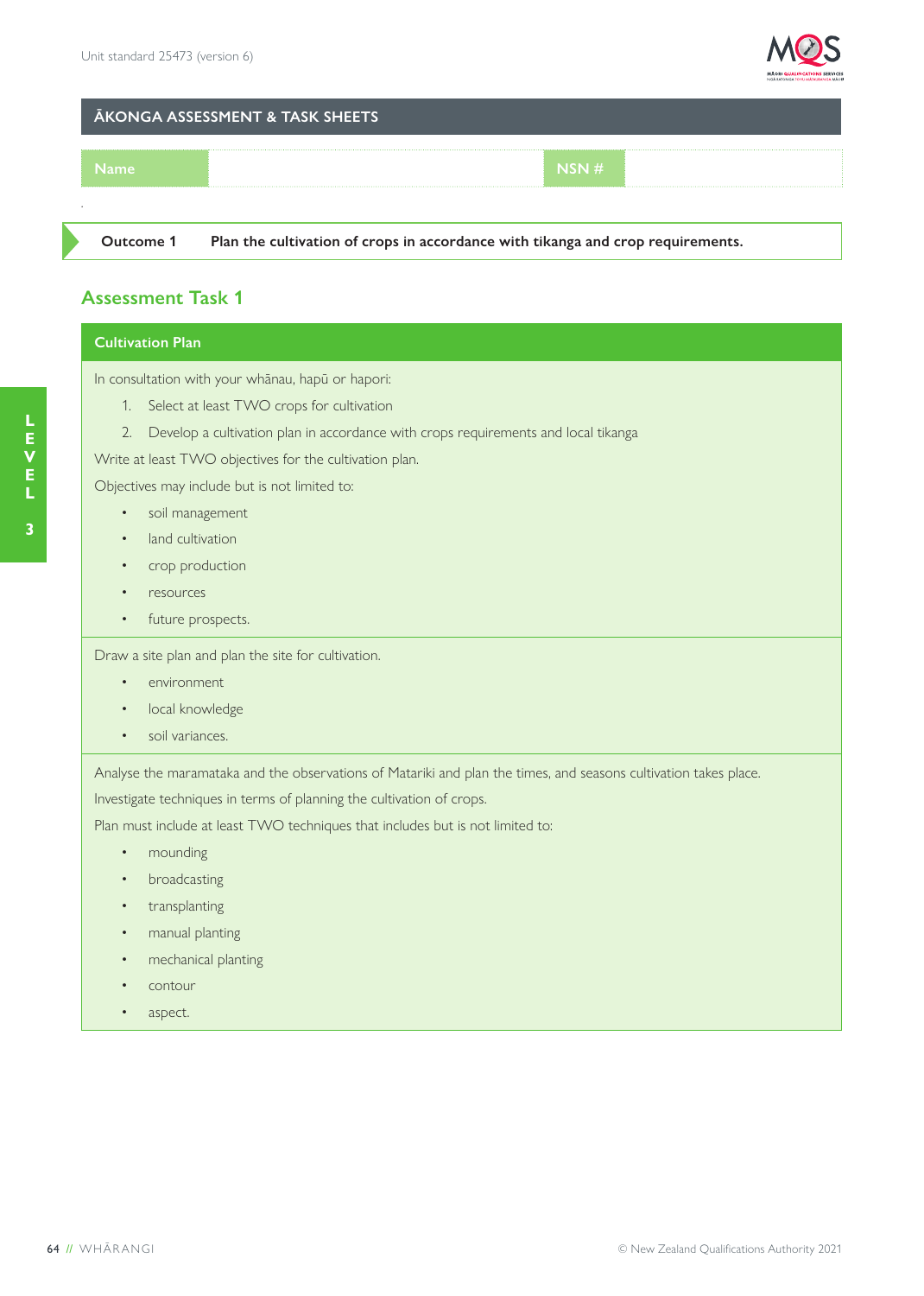

Evaluate the requirements of the crops and plan for the maintenance of the propagation bed and crops.

Plan must include at least TWO of the following:

- material
- aeration
- temperature
- drainage.

Forecast at least TWO deviations to the plan that may include but is not limited to:

- weather conditions
- equipment shortage or breakdowns
- crop diseases.

*Present your plan to the whānau, hapū or hapori for their approval.*

**Outcome 2 Prepare the cultivation bed in accordance with the plan, tikanga and crop requirements.**

# **Assessment Task 2**

#### **Prepare māra kai**

This is a practical and group activity: however, you will be assessed individually.

Prepare the māra in accordance with crops requirements and local tikanga.

Work to prepare and develop the soil for cultivation making sure the soil that may include at least TWO from the following list:

- weed free
- friable
- moisture content.

Make up the māra using the correct materials, to ensure the bed provides at least TWO from the following list:

- aeration
- temperature
- drainage.

Prepare the appropriate tools to carry out the cultivation of the crops in accordance with crops requirements and local tikanga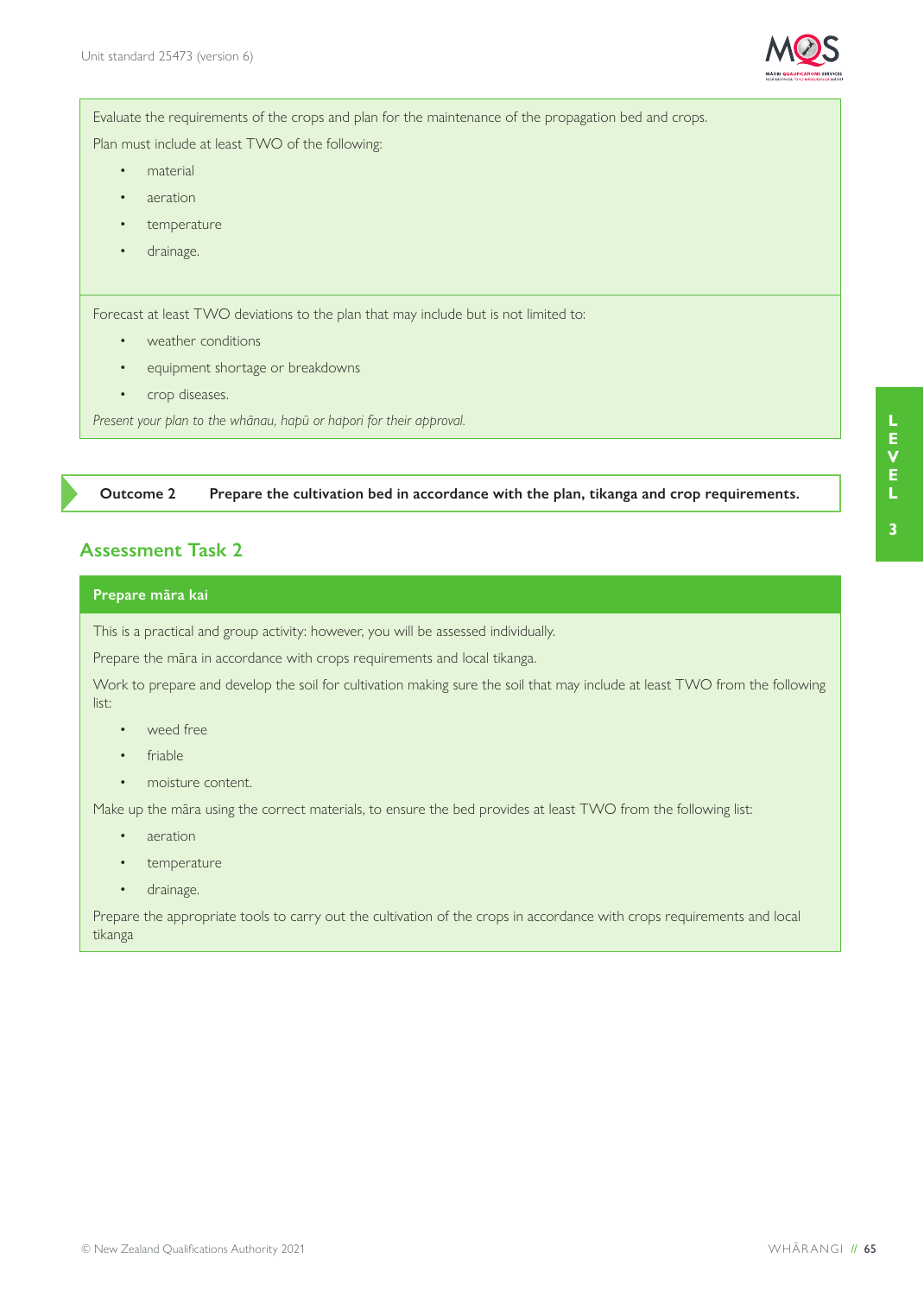

**Outcome 3 Carry out the cultivation of the crops in accordance with the plan, tikanga, and crop requirements.**

# **Assessment Task 3**

#### **Maintenance of crops**

This is a practical and group activity however you will be assessed individually.

Carry out the cultivation of crops and the maintenance of the cultivation bed and crops in accordance with:

- the plan
- crops requirements
- local tikanga.

**Outcome 4 Evaluate the cultivation of the crops**

# **Assessment Task 4**

#### **Evaluate the outcome**

Write an evaluation report on the cultivation of crops. The report must evaluate:Carry out the cultivation of crops and the maintenance of the cultivation bed and crops in accordance with:

- the techniques applied in the cultivation of the crop in relation to the outcome of the crop
- any deviations from the plan in relation to the impacts on the outcome of the crop
- areas for improvement in the cultivation of crops to enhance the future outcome of the crop.

**L**